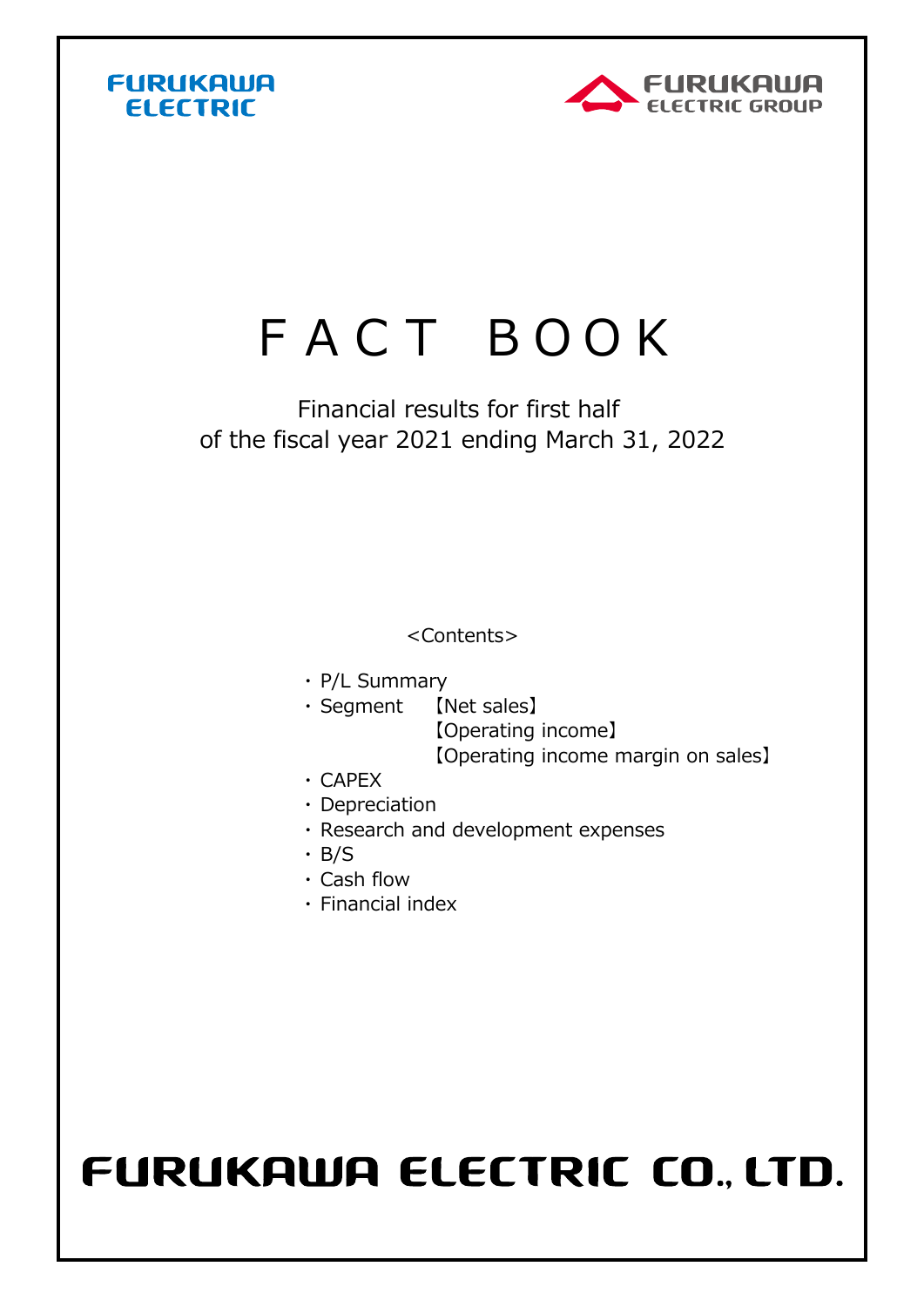| (Figures are rounded down to the nearest one million yen) |  |  |  |  |  |
|-----------------------------------------------------------|--|--|--|--|--|
|                                                           |  |  |  |  |  |

|         |                                                         |           |           |           |           |           |           | (Figures are rounded down to the nearest one million yen) |                                      |                                  |
|---------|---------------------------------------------------------|-----------|-----------|-----------|-----------|-----------|-----------|-----------------------------------------------------------|--------------------------------------|----------------------------------|
| P/L     |                                                         | FY2015    | FY2016    | FY2017    | FY2018    | FY2019    | FY2020    |                                                           | FY2019, 1H   FY2020, 1H   FY2021, 1H |                                  |
|         | Net sales                                               | 874,879   | 843,344   | 967,333   | 991,590   | 914,439   | 811,600   | 455,200                                                   | 354,469                              | 447,251                          |
|         | Cost of sales                                           | 733,943   | 689,160   | 801,411   | 824,481   | 764,200   | 682,288   | 381,135                                                   | 299,607                              | 376,853                          |
|         | Gross profit                                            | 140,935   | 154,184   | 165,921   | 167,108   | 150,239   | 129,311   | 74,064                                                    | 54,862                               | 70,398                           |
|         |                                                         |           |           |           |           |           |           |                                                           |                                      |                                  |
|         | SG&A                                                    | 113,819   | 115,560   | 121,117   | 126,266   | 126,674   | 120,881   | 63,297                                                    | 58,199                               | 63,158                           |
|         | Selling expenses                                        | 36,728    | 35,724    | 39,047    | 40,044    | 38,752    | 34,621    | 19,726                                                    | 16,312                               | 18,569                           |
|         | G&A expenses                                            | 77,090    | 79,836    | 82,069    | 86,221    | 87,921    | 86,260    | 43,571                                                    | 41,887                               | 44,588                           |
|         | Operating income/loss                                   | 27,116    | 38,623    | 44,804    | 40,842    | 23,565    | 8,429     | 10,766                                                    | $-3,337$                             | 7,240                            |
|         | Non-operating income                                    | 5,874     | 4,954     | 10,457    | 6,855     | 7,446     | 4,723     | 2,181                                                     | 2,142                                | 6,426                            |
|         | Interest income                                         | 617       | 586       | 654       | 607       | 584       | 611       | 305                                                       | 272                                  | 265                              |
|         | Dividend income                                         | 1,817     | 1,501     | 1,910     | 2,765     | 2,067     | 1,690     | 1,011                                                     | 1,050                                | 720                              |
|         | Foreign exchange gains                                  |           |           |           |           |           | 502       |                                                           |                                      | 388                              |
|         |                                                         |           |           |           |           |           |           |                                                           |                                      |                                  |
|         | Profit in equity method affiliates                      |           | 102       | 4,311     | 1,685     | 2,458     |           |                                                           |                                      | 4,311                            |
|         | Other                                                   | 3,439     | 2,763     | 3,581     | 1,796     | 2,335     | 1,916     | 863                                                       | 819                                  | 740                              |
|         | Von-operating expenses                                  | 14,281    | 7,553     | 8,352     | 8,619     | 8,240     | 7,963     | 4,568                                                     | 4,755                                | 2,873                            |
|         | Interest expenses                                       | 3,715     | 3,484     | 3,977     | 4,075     | 4,326     | 3,586     | 2,240                                                     | 1,869                                | 1,592                            |
|         | Foreign exchange losses                                 | 2,084     | 1,184     | 1,216     | 1,100     | 1,014     |           | 790                                                       | 361                                  |                                  |
|         | Loss in equity method affiliates                        | 5,684     |           |           |           |           | 893       | 220                                                       | 1,096                                |                                  |
|         | Other                                                   | 2,795     | 2,884     | 3,158     | 3,443     | 2,900     | 3,484     | 1,317                                                     | 1,427                                | 1,280                            |
|         | Ordinary income                                         | 18,710    | 36,024    | 46,908    | 39,078    | 22,771    | 5,189     | 8,379                                                     | $-5,95$                              | 10,793                           |
|         |                                                         |           |           |           |           |           |           |                                                           |                                      |                                  |
|         | Extraordinary income                                    | 21,864    | 12,437    | 9,776     | 9,887     | 14,934    | 33,430    | 4,654                                                     | 22,958                               | 3,486                            |
|         | Extraordinary loss                                      | 19,193    | 20,496    | 16,219    | 13,208    | 6,953     | 17,303    | 2,546                                                     | 11,479                               | 1,200                            |
|         | Profit/Loss before income taxes                         | 21,380    | 27,965    | 40,466    | 35,757    | 30,751    | 21,316    | 10,486                                                    | 5,527                                | 13,079                           |
|         | Income taxes-current                                    | 6,942     | 6,747     | 8,402     | 8,811     | 7,793     | 6,047     | 3,957                                                     | 2,235                                | 2,341                            |
|         | Income taxes for prior periods                          | 717       |           |           |           |           |           |                                                           |                                      |                                  |
|         | Income taxes - deferred                                 | 280       | $-1,212$  | $-251$    | $-5,500$  | 3,960     | 3,171     | 277                                                       | 1,123                                | 2,430                            |
|         | Net income                                              | 13,440    | 22,430    | 32,314    | 32,446    | 18,997    | 12,097    | 6,252                                                     | 2,168                                | 8,307                            |
|         | Net income attributable to non-controlling interests    | 3,433     | 4,860     | 3,767     | 3,338     | 1,357     | 2,095     | 163                                                       | 597                                  | 1,109                            |
|         |                                                         |           |           |           |           |           |           |                                                           |                                      |                                  |
|         | Net income attributable to owners of the parent company | 10,007    | 17,570    | 28,547    | 29,108    | 17,639    | 10,001    | 6,088                                                     | 1,570                                | 7,197                            |
|         |                                                         |           |           |           |           |           |           |                                                           |                                      |                                  |
|         | Average exchange rate(¥/US\$)                           | 120.1     | 108.3     | 110.9     | 110.9     | 108.7     | 106.1     | 108.6                                                     | 106.9                                | 109.8                            |
|         | Average cooper price(¥/kg)                              | 675.5     | 603.9     | 756.7     | 746.6     | 681.6     | 769.5     | 691.8                                                     | 674.6                                | 1,092.3                          |
|         |                                                         |           |           |           |           |           |           |                                                           |                                      |                                  |
| Segment | [Net sales]                                             | FY2015    | FY2016    | FY2017    | FY2018    | FY2018    | FY2020    |                                                           |                                      | FY2019, 1H FY2020, 1H FY2021, 1H |
|         | Infrastructure                                          | 252,671   | 263,751   | 293,396   | 287,973   | 280,932   | 259,186   | 137,902                                                   | 122,168                              | 142,948                          |
|         |                                                         |           |           |           |           |           |           |                                                           |                                      |                                  |
|         | Communications Solutions                                | 159,122   | 168,499   | 191,318   | 179,853   | 166,428   | 158,300   | 82,193                                                    | 76,258                               | 92,849                           |
|         | Energy infrastructure                                   | 93,548    | 95,252    | 102,077   | 108,119   | 114,504   | 100,885   | 55,709                                                    | 45,909                               | 50,099                           |
|         | Electronics & Automotive Systems                        | 491,095   | 455,457   | 533,790   | 561,655   | 509,300   | 433,039   | 254,353                                                   | 175,254                              | 238,760                          |
|         | Automotive Products & Batteries                         | 234,119   | 223,401   | 248,148   | 267,251   | 257,626   | 235,076   | 122,673                                                   | 95,211                               | 120,414                          |
|         | Electronics Component Materials                         | 256,975   | 232,055   | 285,641   | 294,403   | 251,674   | 197,962   | 131,680                                                   | 80,042                               | 118,345                          |
|         | Functional Products                                     | 136,318   | 131,485   | 153,065   | 149,300   | 115,877   | 114,680   | 58,603                                                    | 52,439                               | 63,823                           |
|         |                                                         | 51,505    | 49,653    | 51,001    | 48,580    | 50,318    | 38,712    | 26,243                                                    | 20,731                               | 20,506                           |
|         | Service and Developments, etc.                          |           |           |           |           |           |           |                                                           |                                      |                                  |
|         | Adjusted amount                                         | $-56.711$ | $-57,003$ | $-63,920$ | $-55,920$ | $-41.988$ | $-34.019$ | $-21.902$                                                 | $-16,124$                            | $-18,786$                        |
|         | Total                                                   | 874,879   | 843,344   | 967,333   | 991,590   | 914,439   | 811,600   | 455,200                                                   | 354,469                              | 447,251                          |
|         |                                                         |           |           |           |           |           |           |                                                           |                                      |                                  |
| Segment | [Operating income]                                      | FY2015    | FY2016    | FY2017    | FY2018    | FY2018    | FY2020    |                                                           |                                      | FY2019, 1H FY2020, 1H FY2021, 1H |
|         | Infrastructure                                          | 7,717     | 14,339    | 12,375    | 7,430     | 1,710     | $-2,129$  | 557                                                       | $-1,682$                             | 1,525                            |
|         | Communications Solutions                                | 7,973     | 14,193    | 14,009    | 9,809     | 1,610     | $-248$    | 810                                                       | $-178$                               | 857                              |
|         | Energy infrastructure                                   | $-256$    | 145       | $-1,633$  | $-2,379$  | 100       | $-1,88$   | -253                                                      | $-1,50.3$                            | 667                              |
|         | Electronics & Automotive Systems                        | 10,468    | 12,793    | 18,360    | 19,469    | 14,818    | 5,858     | 6,676                                                     | $-3,042$                             |                                  |
|         |                                                         |           |           |           |           |           |           |                                                           |                                      | 2,407                            |
|         | Automotive Products & Batteries                         | 8,023     | 10,052    | 13,241    | 13,451    | 10,884    | 4,957     | 5,188                                                     | -2,659                               | $-16$                            |
|         | Electronics Component Materials                         | 2,445     | 2,741     | 5,118     | 6,018     | 3,933     | 900       | 1,488                                                     | $-38$                                | 2,423                            |
|         | <b>Functional Products</b>                              | 8,457     | 11,683    | 14,032    | 13,539    | 7,467     | 6,298     | 3,637                                                     | 2,190                                | 4,004                            |
|         | Service and Developments, etc.                          | 413       | -148      |           | 292       | 549-      | -1,70.    |                                                           | ·873                                 | -589                             |
|         | Adjusted amount                                         | 59        | $-45$     | 58        | 111       | $-80$     | 111       | $-20$                                                     | 70                                   | $-108$                           |
|         | Total                                                   | 27,116    | 38,623    | 44,804    | 40,842    | 23,565    | 8,429     | 10,766                                                    | -3,337                               | 7,240                            |
|         |                                                         |           |           |           |           |           |           |                                                           |                                      |                                  |
| Segment | 【Operating income margin on sales 】                     | FY2015    | FY2016    | FY2017    | FY2018    | FY2018    | FY2020    |                                                           |                                      | FY2019, 1H FY2020, 1H FY2021, 1H |
|         |                                                         |           |           |           |           |           |           |                                                           |                                      |                                  |
|         | Infrastructure                                          | 3.1%      | 5.4%      | 4.2%      | 2.6%      | 0.6%      | $-0.8%$   | 0.4%                                                      | $-1.4%$                              | 1.1%                             |
|         | Communications Solutions                                | 5.0%      | 8.4%      | 7.3%      | 5.5%      | 1.0%      | $-0.2%$   | 1.0%                                                      | $-0.2%$                              | 0.9%                             |
|         | Energy infrastructure                                   | $-0.3%$   | 0.2%      | $-1.6%$   | -2.2%     | 0.1%      | $-1.9%$   | $-0.5%$                                                   | $-3.3%$                              | 1.3%                             |
|         | Electronics & Automotive Systems                        | 2.1%      | 2.8%      | 3.4%      | 3.5%      | 2.9%      | 1.4%      | 2.6%                                                      | $-1.7%$                              | 1.0%                             |
|         | Automotive Products & Batteries                         | 3.4%      | 4.5%      | 5.3%      | 5.0%      | 4.2%      | 2.1%      | 4.2%                                                      | $-2.8%$                              | 0.0%                             |
|         | Electronics Component Materials                         | 1.0%      | 1.2%      | 1.8%      | 2.0%      | 1.6%      | 0.5%      | 1.1%                                                      | $-0.5%$                              | 2.0%                             |
|         |                                                         | 6.2%      | 8.9%      | 9.2%      | 9.1%      | 6.4%      | 5.5%      | 6.2%                                                      | 4.2%                                 |                                  |
|         | Functional Products                                     |           |           |           |           |           |           |                                                           |                                      | 6.3%                             |
|         | Service and Developments, etc.                          | 0.8%      | $-0.3%$   | 0.0%      | 0.6%      | $-0.7%$   | $-4.49$   | $-0.3%$                                                   | $-4.2%$                              | $-2.9%$                          |
|         | Adjusted amount                                         | $-0.1%$   | 0.1%      | $-0.1%$   | $-0.2%$   | 0.2%      | $-0.3%$   | 0.1%                                                      | $-0.4%$                              | 0.6%                             |
|         | Total                                                   | 3.1%      | 4.6%      | 4.6%      | 4.1%      | 2.6%      | 1.0%      | 2.4%                                                      | $-0.9%$                              | 1.6%                             |
|         |                                                         |           |           |           |           |           |           |                                                           |                                      |                                  |
|         | CAPEX / Depreciation / R&D                              | FY2015    | FY2016    | FY2017    | FY2018    | FY2018    | FY2020    |                                                           | FY2019, 1H FY2020, 1H FY2021, 1H     |                                  |
|         | CAPEX                                                   | 25,687    | 31,584    | 38,543    | 50,036    | 53,144    | 39,963    | 26,228                                                    | 18,200                               | 16,646                           |
|         | Depreciation                                            | 23,235    | 23,370    | 25,106    | 26,271    | 29,423    | 32,163    | 14,179                                                    | 15,810                               | 17,018                           |
|         | Research and development expenses                       | 16,845    | 17,454    | 19,532    | 21,141    | 21,650    | 20,217    | 10,851                                                    | 10,365                               | 10,133                           |
|         |                                                         |           |           |           |           |           |           |                                                           |                                      |                                  |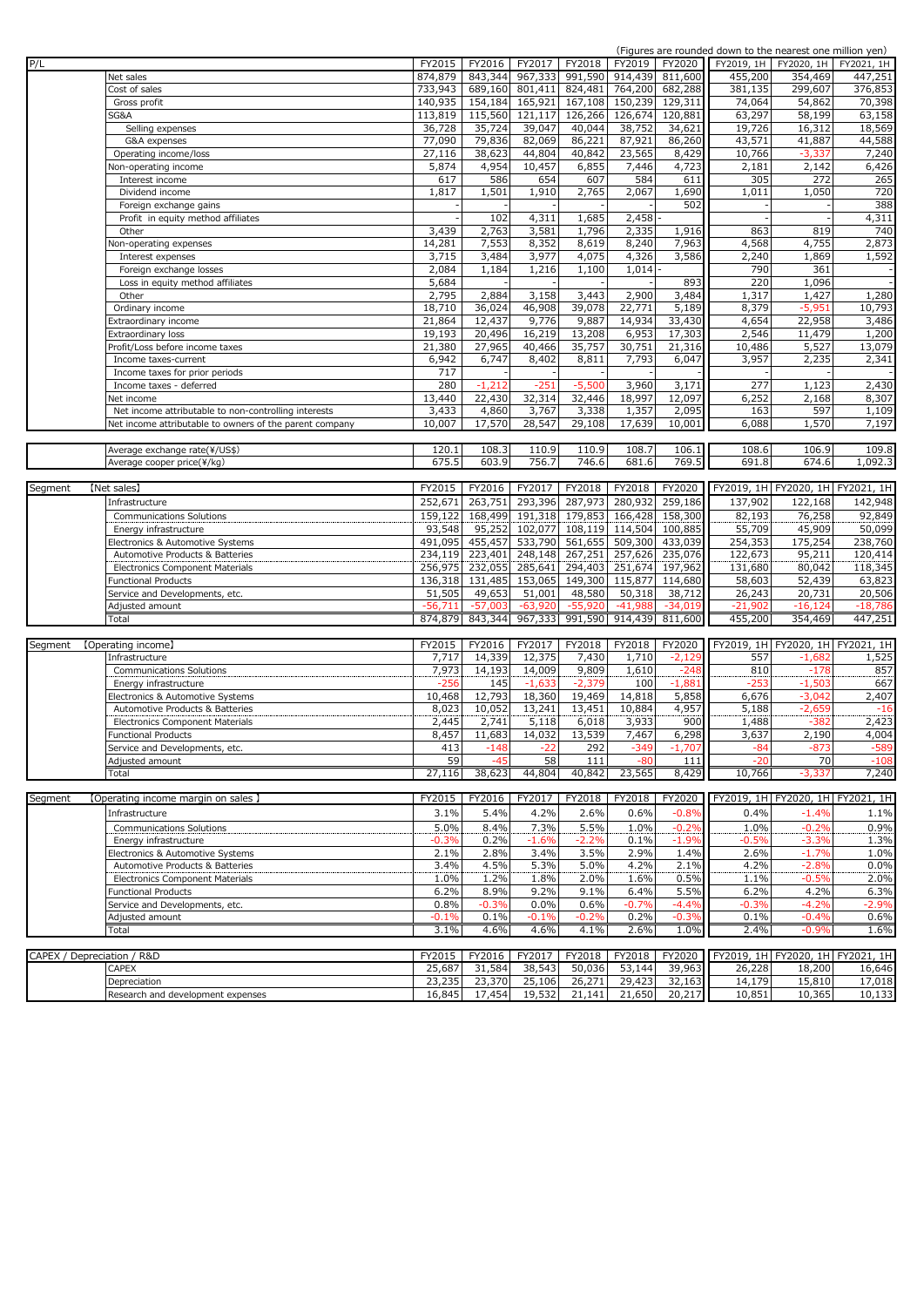| B/S                    |                                                                       | FY2015             | FY2016            | FY2017            | FY2018                          | FY2018            | FY2020              |            | FY2019, 1H FY2020, 1H FY2021, 1H            |                                        |
|------------------------|-----------------------------------------------------------------------|--------------------|-------------------|-------------------|---------------------------------|-------------------|---------------------|------------|---------------------------------------------|----------------------------------------|
| <b>Assets</b>          | Current assets                                                        | 364,030            | 382,398           | 416,191           | 420,513                         | 386,179           | 429,812             | 386,039    | 385,219                                     | 434,806                                |
|                        | Cash and deposits                                                     | 52,504             | 47,165            | 50,635            | 44,628                          | 54,357            | 84,362              | 40,081     | 81,781                                      | 53,471                                 |
|                        | Notes, accounts receivable-trade and contract assets                  | 187,028            | 198,864           | 224,335           | 219,347                         | 192,513           | 191,930             | 194,334    | 157,640                                     | 200,825                                |
|                        | Securities                                                            | 15                 | 54                | $\mathbf 0$       | 2,371                           | 899               | 2,923               | 1,015      | 2,124                                       | 3,267                                  |
|                        | Merchandise and finished goods                                        | 29,561             | 32,967            | 36,814            | 40,169                          | 34,550            | 38,210              | 38,705     | 35,999                                      | 52,509                                 |
|                        | Work in process                                                       | 29,027             | 31,273            | 32,273            | 36,956                          | 33,849            | 34,512              | 39,380     | 33,863                                      | 38,286                                 |
|                        | Raw materials and supplies                                            | 34,578             | 40,114            | 44,703            | 45,764                          | 47,462            | 48,114              | 47,115     | 48,501                                      | 56,014                                 |
|                        | Deferred tax assets                                                   | 5,292              | 8,243             |                   |                                 |                   |                     |            |                                             |                                        |
|                        | Other                                                                 | 27,433             | 24,945            | 28,643            | 32,365                          | 23,801            | 30,653              | 26,664     | 26,215                                      | 31,249                                 |
|                        | Allowance for doubtful accounts                                       | $-1,412$           | $-1,231$          | $-1,215$          | $-1,090$                        | $-1,254$          | -89،                | $-1,258$   | -907                                        | $-818$                                 |
|                        | Non-current assets                                                    | 341,694            | 367,727           | 392,441           | 397,508                         | 408,436           | 402,231             | 412,002    | 401,198                                     | 413,849                                |
|                        | Property, plant and equipment                                         |                    |                   |                   |                                 |                   |                     |            |                                             |                                        |
|                        | Buildings and structures                                              | 215,242            | 215,304           | 218,385           | 216,932                         | 229,611           | 235,399             | 225,898    | 229,490                                     | 239,492                                |
|                        | Machinery and delivery equipment                                      | 448,824            | 457,180           | 463,538           | 467,247                         | 475,766           | 446,936             | 469,315    | 453,793                                     | 458,038                                |
|                        | Tools, furniture and fixtures                                         | 70,756             | 71,193            | 72,325            | 71,977                          | 74,798            | 74,520              | 73,390     | 73,842                                      | 76,349                                 |
|                        | Land                                                                  | 37,490             | 38,348            | 39,981            | 36,777                          | 36,354            | 35,127              | 36,560     | 35,076                                      | 35,524                                 |
|                        | Other                                                                 | 16,854             | 20,447            | 24,292            | 39,888                          | 46,725            | 39,756              | 46,943     | 41,536                                      | 44,707                                 |
|                        | Accumulated depreciation                                              | 592,623            | 596,983           | $-601,794$        | $-603,463$                      | $-609,037$        | $-584,996$          | $-606,471$ | $-584,218$                                  | $-601,887$                             |
|                        | Total; Property, plant and equipment                                  | 196,544            | 205,490           |                   | 216,728 229,360                 | 254,219           | 246,744             | 245,637    | 249,521                                     | 252,224                                |
|                        | Intangible assets                                                     |                    |                   |                   |                                 |                   |                     |            |                                             |                                        |
|                        | Goodwill                                                              | 3,768              | 3,149             | 2,542             | 2,751                           | 2,072             | 1,450               | 2,406      | 1,752                                       | 1,285                                  |
|                        | Other                                                                 | 4,747              | 6,592             | 8,762             | 9,453                           | 14,022            | 18,799              | 10,970     | 17,049                                      | 18,650                                 |
|                        | Total; Intangible assets                                              | 8,516              | 9,742             | 11,304            | 12,204                          | 16,095            | 20,250              | 13,376     | 18,802                                      | 19,936                                 |
|                        | Investments and other assets                                          |                    |                   |                   |                                 |                   |                     |            |                                             |                                        |
|                        | Investment securities                                                 | 109,028            | 125,227           | 132,270           | 119,188                         | 100,933           | 101,708             | 117,181    | 100,448                                     | 108,081                                |
|                        | Net defined benefit asset                                             | 4,660              | 4,884             | 5,143             | 5,633                           | 5,899             | 6,859               | 6,410      | 6,008                                       | 7,115                                  |
|                        | Deferred tax assets                                                   | 6,855              | 4,013             | 6,359             | 13,644                          | 14,726            | 6,948               | 13,058     | 10,991                                      | 6,899                                  |
|                        | Other                                                                 | 18,612             | 19,780            | 21,839            | 18,647                          | 17,628            | 20,754              | 17,508     | 16,481                                      | 20,527                                 |
|                        | Allowance for doubtful accounts                                       | $-2,522$           | $-1,410$          | $-1,206$          | $-1,172$                        | $-1,065$          | $-1,034$            | $-1,171$   | $-1,054$                                    | $-935$                                 |
|                        | Total; Investments and other assets                                   | 136,633            | 152,494           | 164,407           | 155,942                         | 138,122           | 135,236             | 152,987    | 132,875                                     | 141,688                                |
|                        | Total assets                                                          | 705,725            | 750,126           | 808,632           | 818,021                         | 794,616           | 832,044             | 798,041    | 786,417                                     | 848,656                                |
|                        |                                                                       |                    |                   |                   |                                 |                   |                     |            |                                             |                                        |
|                        |                                                                       |                    |                   |                   |                                 |                   |                     |            |                                             |                                        |
|                        |                                                                       |                    |                   |                   |                                 |                   |                     |            |                                             |                                        |
| B/S<br>Liabilities and | Current liabilities                                                   | FY2015<br>299,341  | FY2016<br>293,364 | FY2017<br>330,335 | FY2018                          | FY2018<br>319,647 | FY2020<br>315,204   | 322,617    | FY2019, 1H FY2020, 1H FY2021, 1H<br>310,407 | 315,511                                |
|                        |                                                                       |                    |                   |                   | 331,621                         |                   |                     |            |                                             |                                        |
| Net assets             | Notes and accounts payable - trade                                    | 100,398<br>113,081 | 108,087           | 124,387           | 131,422                         | 111,586           | 115,502             | 112,590    | 92,636                                      | 107,238                                |
|                        | Short-term debt<br>Bonds payable                                      | 10,000             | 90,310<br>10,000  | 106,279           | 106,710<br>0                    | 110,515<br>0      | 103,523<br>$\Omega$ | 124,372    | 110,089                                     | 104,087                                |
|                        | Income taxes payable                                                  | 4,390              | 3,287             | 10,000<br>4,024   | 3,893                           |                   |                     | 2,622      | 1,991                                       | 34,000                                 |
|                        | Provision for product defect compensation                             | 3,008              | 15,971            | 22,827            |                                 | 2,785<br>17,711   | 2,033<br>4,022      | 26,579     | 5,857                                       | 1,545<br>3,531                         |
|                        | Other                                                                 |                    |                   |                   | 28,400                          |                   |                     |            |                                             |                                        |
|                        |                                                                       | 68,462             | 65,706            | 62,815            | 61,193                          | 77,048            | 90,121              | 56,452     | 99,833                                      |                                        |
|                        | Non-current liabilities                                               | 207,796            | 219,711           | 206,226           | 206,488                         | 201,937           | 225,222             | 198,179    | 208,532                                     |                                        |
|                        | Bonds payable                                                         | 20,000             | 20,000            | 20,000            | 20,000                          | 30,000            | 30,000              | 30,000     | 30,000                                      |                                        |
|                        | Long-term debt                                                        | 114,764            | 132,234           | 122,227           | 119,298                         | 95,573            | 127,094             | 95,874     | 102,395                                     | 65,109<br>233,984<br>40,000<br>123,639 |
|                        | Provision for retirement benefits                                     |                    |                   |                   |                                 |                   |                     |            |                                             |                                        |
|                        | Net defined benefit liability<br>Provision for environmental measures | 51,058             | 45,178<br>10,322  | 43,174            | 47,731                          | 53,460            | 44,514              | 47,984     | 52,770                                      | 44,195                                 |
|                        |                                                                       | 10,345             |                   | 10,470            | 10,691                          | 10,396            | 10,229              | 10,585     | 10,322                                      | 10,163                                 |
|                        | Asset retirement obligations                                          | 543                | 502               | 1,084             | 1,246                           | 1,304             | 1,323               | 1,247      | 1,284                                       | 1,321                                  |
|                        | Other                                                                 | 11,085             | 11,473            | 9,270             | 7,520                           | 11,203            | 12,061              | 12,488     | 11,759                                      | 14,664                                 |
|                        | <b>Total liabilities</b>                                              | 507,137            | 513,075           | 536,561           | 538,109                         | 521,585           | 540,426             | 520,797    | 518,939                                     | 549,496                                |
|                        | Capital stock                                                         | 69,395             | 69,395            | 69,395            | 69,395                          | 69,395            | 69,395              | 69,395     | 69,395                                      | 69,395                                 |
|                        | Other capital surplus                                                 | 21,466             | 21,562            | 22,271            | 22,535                          | 22,787            | 23,028              | 22,710     | 22,999                                      | 23,180                                 |
|                        | Retained earnings                                                     | 90,313             | 103,942           | 128,130           | 151,744                         | 165,101           | 168,542             | 153,549    | 160,328                                     | 171,320                                |
|                        | Treasury shares                                                       | $-280$             | $-633$            | $-613$            | $-600$                          | $-598$            | $-576$              | $-597$     | $-575$                                      | $-901$                                 |
|                        | Total shareholders' equity                                            |                    |                   |                   | 180,894 194,267 219,182 243,074 |                   | 256,685 260,388     | 245,057    | 252,148                                     | 262,994                                |
|                        | Valuation difference on available-for-sale securities                 | 14,070             | 26,622            | 30,020            | 21,788                          | 10,950            | 13,929              | 22,072     | 13,797                                      |                                        |
|                        | Deferred gains or losses on hedges                                    | $-1,391$           | 717               | -495              | 124                             | $-1,691$          | 2,677               | -962       | 721                                         |                                        |
|                        | Remeasurements of foreign subsidiaries' defined benefit plans         |                    |                   |                   |                                 |                   |                     |            |                                             |                                        |
|                        | Remeasurements of defined benefit plans                               | $-13,917$          | $-8,138$          | $-6,525$          | $-8,391$                        | $-12,810$         | $-3,829$            | $-7,837$   | $-12,222$                                   |                                        |
|                        | Foreign currency translation adjustment                               | $-6,492$           | $-6,756$          | $-5,664$          | $-8,937$                        | $-12,853$         | $-13,295$           | $-12,913$  | $-16,423$                                   | $-7,268$                               |
|                        | Total accumulated other comprehensive income                          | $-7,731$           | 12,445            | 17,335            | 4,584                           | $-16,405$         | -51                 | 358        | $-14,126$                                   | 13,670<br>924<br>$-3,820$<br>3,506     |
|                        | Non-controlling interests<br>Total net assets                         | 25,424             | 30,338            | 35,552            | 32,252                          | 32,750            | 31,747              | 31,827     | 29,456                                      | 32,659                                 |
|                        |                                                                       | 198,587            | 237,051           | 272,071           | 279,911                         | 273,030           | 291,617             | 277,243    | 267,478                                     | 299,160                                |